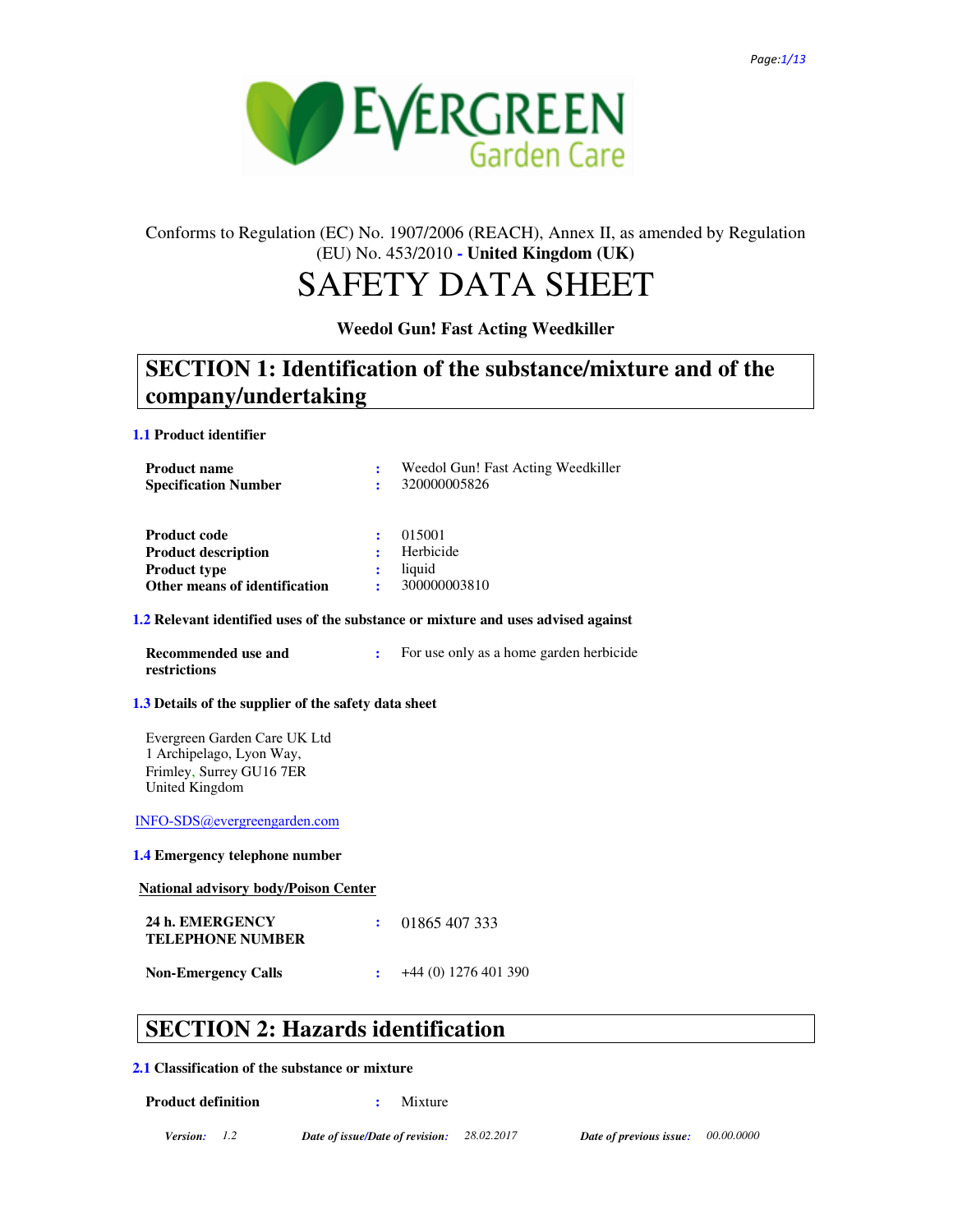*Weedol Gun! Fast Acting Weedkiller Page:2/13* 

## **Classification according to Regulation (EC) No. 1272/2008 [CLP/GHS]**

Not classified.

See Section 16 for the full text of the H statements declared above. See Section 11 for more detailed information on health effects and symptoms.

## **2.2 Label elements**

| P101 If medical advice is needed, have product container or label at                                                          |
|-------------------------------------------------------------------------------------------------------------------------------|
|                                                                                                                               |
|                                                                                                                               |
|                                                                                                                               |
|                                                                                                                               |
|                                                                                                                               |
| P501 Dispose of contents and container in accordance with all local,                                                          |
| EUH401 To avoid risks to human health and the environment,<br>SP1 Do not contaminate water with the product or its container. |
|                                                                                                                               |
|                                                                                                                               |
|                                                                                                                               |
|                                                                                                                               |
|                                                                                                                               |
|                                                                                                                               |
|                                                                                                                               |
|                                                                                                                               |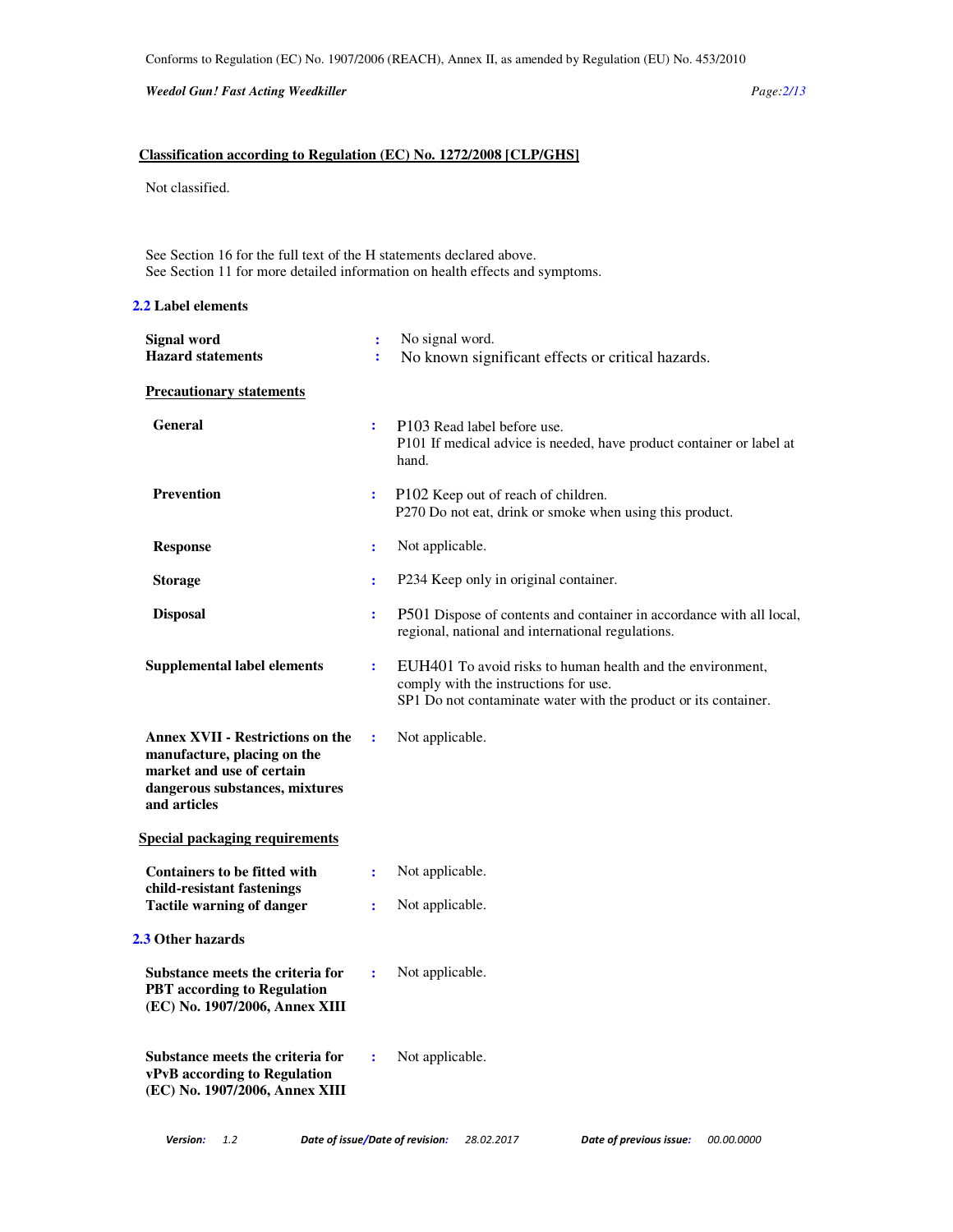## **SECTION 3: Composition/information on ingredients**

#### **3.2 Mixtures :** Mixture

| Product/ingredient name | <b>Identifiers</b>                                   | $\mathcal{A}_{\mathcal{O}}$ | <b>Classification</b><br><b>Regulation (EC) No. 1272/2008</b><br>[CLP]      | <b>Type</b> |
|-------------------------|------------------------------------------------------|-----------------------------|-----------------------------------------------------------------------------|-------------|
| acetic acid             | EC:200-580-7<br>$CAS: 64-19-7$<br>Index:607-002-00-6 | $0 - 10$                    | Flam. Liq. 3, H226<br>Skin Corr./Irrit. 1A, H314<br>Eye Dam./Irrit. 1, H318 | $[1][2]$    |

Type

- [1] Substance classified with a health or environmental hazard
- [2] Substance with a workplace exposure limit
- [3] Substance meets the criteria for PBT according to Regulation (EC) No. 1907/2006, Annex XIII
- [4] Substance meets the criteria for vPvB according to Regulation (EC) No. 1907/2006, Annex XIII
- [5] Substance of equivalent concern

See Section 16 for the full text of the H statements declared above.

There are no additional ingredients present which, within the current knowledge of the supplier and in the concentrations applicable, are classified as hazardous to health or the environment, are PBTs, vPvBs or Substances of equivalent concern, or have been assigned a workplace exposure limit and hence require reporting in this section.

**Occupational exposure limits, if available, are listed in Section 8.** 

## **SECTION 4: First aid measures**

#### **4.1 Description of first aid measures**

| Eye contact                       | ÷  | Immediately flush eyes with plenty of water, occasionally lifting the<br>upper and lower eyelids. Check for and remove any contact lenses.<br>Continue to rinse for at least 10 minutes. Get medical attention if<br>irritation occurs.                                                                                                                 |
|-----------------------------------|----|---------------------------------------------------------------------------------------------------------------------------------------------------------------------------------------------------------------------------------------------------------------------------------------------------------------------------------------------------------|
| <b>Inhalation</b>                 |    | Remove victim to fresh air and keep at rest in a position comfortable<br>for breathing. Get medical attention if symptoms occur.                                                                                                                                                                                                                        |
| <b>Skin contact</b>               | ÷  | Flush contaminated skin with plenty of water. Take off contaminated<br>clothing. Get medical attention if symptoms occur. Wash<br>contaminated clothing before reuse.                                                                                                                                                                                   |
| Ingestion                         | ٠. | Wash out mouth with water. Remove victim to fresh air and keep at<br>rest in a position comfortable for breathing. If material has been<br>swallowed and the exposed person is conscious, give small quantities<br>of water to drink. Do not induce vomiting unless directed to do so by<br>medical personnel. Get medical attention if symptoms occur. |
| <b>Protection of first-aiders</b> | ÷  | No action shall be taken involving any personal risk or without<br>suitable training.                                                                                                                                                                                                                                                                   |

**4.2 Most important symptoms and effects, both acute and delayed**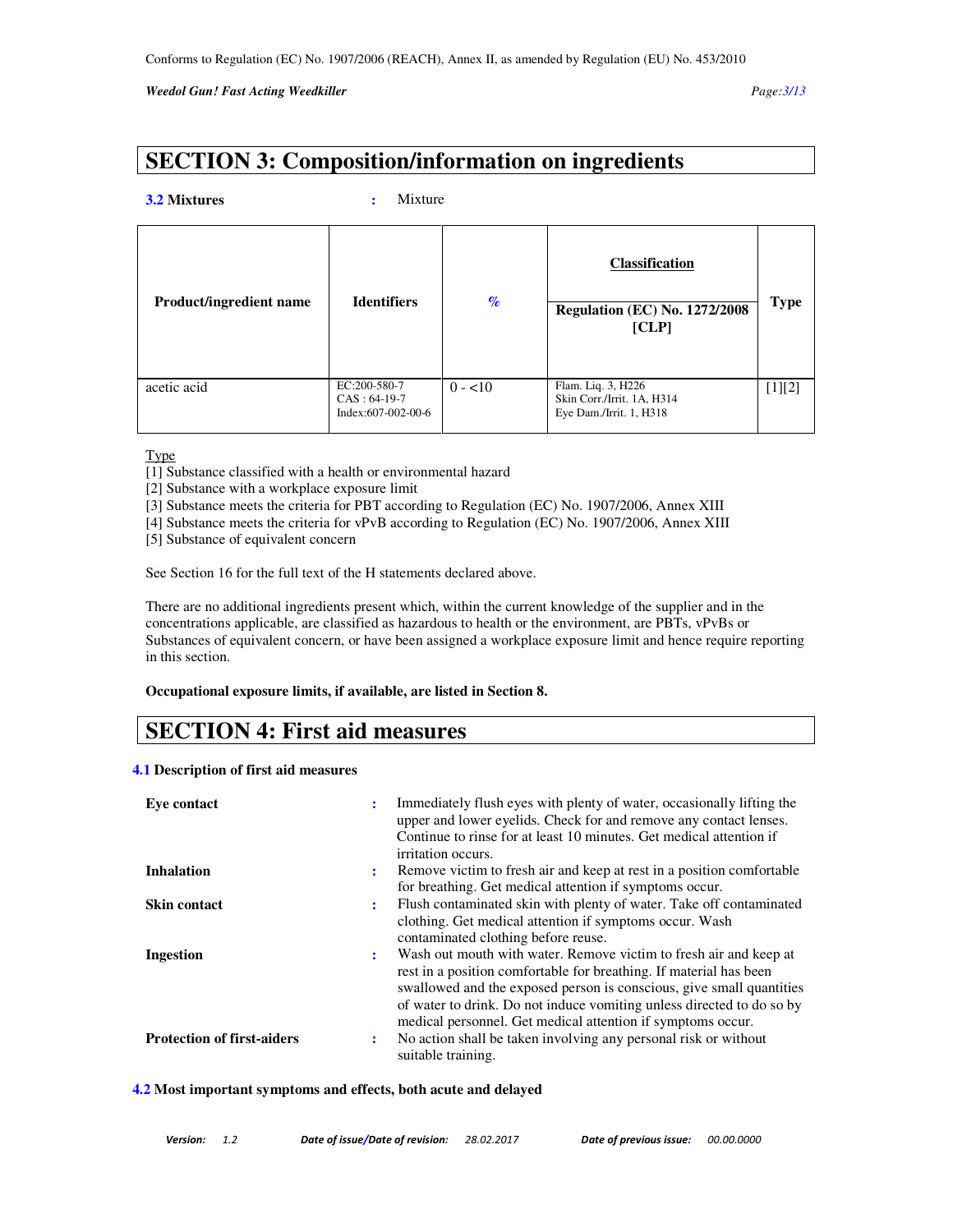#### *Weedol Gun! Fast Acting Weedkiller Page:4/13*

## **Potential acute health effects**

| Eve contact<br><b>Inhalation</b><br><b>Skin contact</b><br>Ingestion | ÷<br>:<br>$\ddot{\cdot}$<br>÷ | No known significant effects or critical hazards.<br>No known significant effects or critical hazards.<br>No known significant effects or critical hazards.<br>No known significant effects or critical hazards. |
|----------------------------------------------------------------------|-------------------------------|------------------------------------------------------------------------------------------------------------------------------------------------------------------------------------------------------------------|
| Over-exposure signs/symptoms                                         |                               |                                                                                                                                                                                                                  |
| Eve contact                                                          | ÷                             | No specific data.                                                                                                                                                                                                |
| <b>Inhalation</b>                                                    | ÷                             | No specific data.                                                                                                                                                                                                |
| <b>Skin contact</b>                                                  | ÷                             | No specific data.                                                                                                                                                                                                |
| Ingestion                                                            | ÷                             | No specific data.                                                                                                                                                                                                |
|                                                                      |                               |                                                                                                                                                                                                                  |

## **4.3 Indication of any immediate medical attention and special treatment needed**

| Notes to physician         | Treat symptomatically. Contact poison treatment specialist     |
|----------------------------|----------------------------------------------------------------|
|                            | immediately if large quantities have been ingested or inhaled. |
| <b>Specific treatments</b> | No specific treatment.                                         |

# **SECTION 5: Firefighting measures**

## **5.1 Extinguishing media**

| Suitable extinguishing media<br>Unsuitable extinguishing media                                 | ÷<br>$\ddot{\cdot}$  | Use an extinguishing agent suitable for the surrounding fire.<br>None known.                                                                                                                                                                                                                                                                                            |
|------------------------------------------------------------------------------------------------|----------------------|-------------------------------------------------------------------------------------------------------------------------------------------------------------------------------------------------------------------------------------------------------------------------------------------------------------------------------------------------------------------------|
| 5.2 Special hazards arising from the substance or mixture                                      |                      |                                                                                                                                                                                                                                                                                                                                                                         |
| Hazards from the substance or<br>mixture<br><b>Hazardous</b> thermal<br>decomposition products |                      | In a fire or if heated, a pressure increase will occur and the container<br>may burst.<br>Decomposition products may include the following materials:<br>carbon dioxide<br>carbon monoxide                                                                                                                                                                              |
| <b>5.3</b> Advice for firefighters                                                             |                      |                                                                                                                                                                                                                                                                                                                                                                         |
| Special protective actions for<br>fire-fighters                                                | $\ddot{\phantom{a}}$ | Promptly isolate the scene by removing all persons from the vicinity<br>of the incident if there is a fire. No action shall be taken involving<br>any personal risk or without suitable training.                                                                                                                                                                       |
| Special protective equipment for<br>fire-fighters                                              | ÷                    | Fire-fighters should wear appropriate protective equipment and self-<br>contained breathing apparatus (SCBA) with a full face-piece<br>operated in positive pressure mode. Clothing for fire-fighters<br>(including helmets, protective boots and gloves) conforming to<br>European standard EN 469 will provide a basic level of protection for<br>chemical incidents. |
| <b>Additional information</b>                                                                  | ÷                    | Not available.                                                                                                                                                                                                                                                                                                                                                          |

## **SECTION 6: Accidental release measures**

**6.1 Personal precautions, protective equipment and emergency procedures**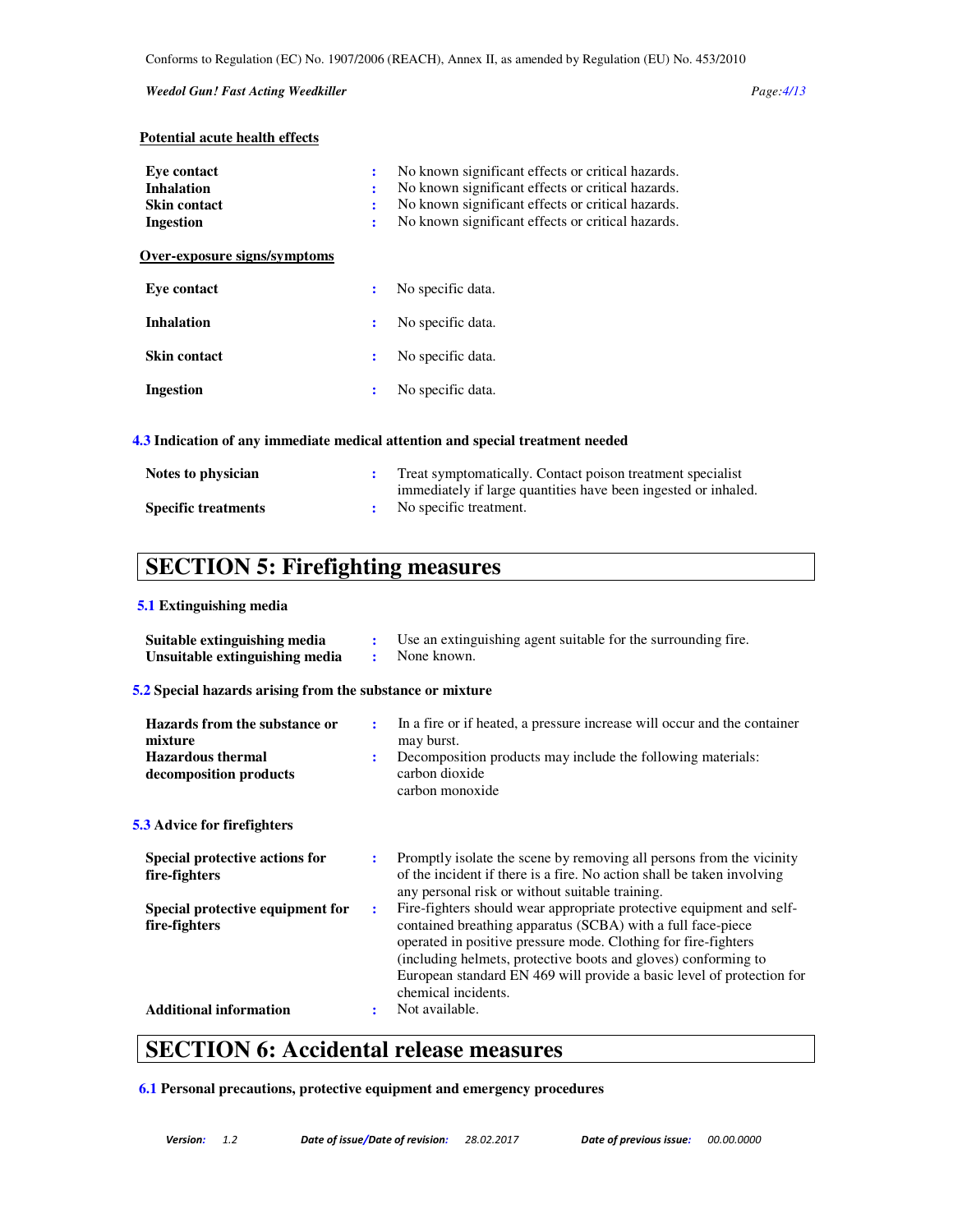| <b>Weedol Gun! Fast Acting Weedkiller</b>                 |                | Page: 5/13                                                                                                                                                                                                                                                                                                                                                                                                                                                                     |
|-----------------------------------------------------------|----------------|--------------------------------------------------------------------------------------------------------------------------------------------------------------------------------------------------------------------------------------------------------------------------------------------------------------------------------------------------------------------------------------------------------------------------------------------------------------------------------|
| For non-emergency personnel                               | ÷              | No action shall be taken involving any personal risk or without<br>suitable training. Evacuate surrounding areas. Keep unnecessary and<br>unprotected personnel from entering. Do not touch or walk through                                                                                                                                                                                                                                                                    |
| For emergency responders                                  | ÷              | spilled material. Put on appropriate personal protective equipment.<br>If specialised clothing is required to deal with the spillage, take note<br>of any information in Section 8 on suitable and unsuitable materials.<br>See also the information in "For non-emergency personnel".                                                                                                                                                                                         |
| <b>6.2 Environmental precautions</b>                      | :              | Avoid dispersal of spilled material and runoff and contact with soil,<br>waterways, drains and sewers. Inform the relevant authorities if the<br>product has caused environmental pollution (sewers, waterways, soil<br>or air).                                                                                                                                                                                                                                               |
| 6.3 Methods and materials for containment and cleaning up |                |                                                                                                                                                                                                                                                                                                                                                                                                                                                                                |
| <b>Spill</b>                                              | $\ddot{\cdot}$ | Stop leak if without risk. Move containers from spill area. Prevent<br>entry into sewers, water courses, basements or confined areas. Wash<br>spillages into an effluent treatment plant or proceed as follows.<br>Contain and collect spillage with non-combustible, absorbent<br>material e.g. sand, earth, vermiculite or diatomaceous earth and place<br>in container for disposal according to local regulations. Dispose of<br>via a licensed waste disposal contractor. |
| <b>6.4 Reference to other sections</b>                    | :              | See Section 1 for emergency contact information.<br>See Section 8 for information on appropriate personal protective<br>equipment.                                                                                                                                                                                                                                                                                                                                             |

# **SECTION 7: Handling and storage**

The information in this section contains generic advice and guidance. The list of Identified Uses in Section 1 should be consulted for any available use-specific information provided in the Exposure Scenario(s).

See Section 13 for additional waste treatment information.

## **7.1 Precautions for safe handling**

| <b>Protective measures</b><br>Advice on general occupational<br>hygiene    | ÷<br>÷ | Put on appropriate personal protective equipment (see Section 8).<br>Eating, drinking and smoking should be prohibited in areas where<br>this material is handled, stored and processed. Workers should wash<br>hands and face before eating, drinking and smoking. Remove<br>contaminated clothing and protective equipment before entering<br>eating areas. See also Section 8 for additional information on hygiene<br>measures.                                                                                |
|----------------------------------------------------------------------------|--------|--------------------------------------------------------------------------------------------------------------------------------------------------------------------------------------------------------------------------------------------------------------------------------------------------------------------------------------------------------------------------------------------------------------------------------------------------------------------------------------------------------------------|
| <b>7.2 Conditions for safe storage,</b><br>including any incompatibilities | ÷      | Store in accordance with local regulations. Store in original<br>container protected from direct sunlight in a dry, cool and well-<br>ventilated area, away from incompatible materials (see Section 10)<br>and food and drink. Keep container tightly closed and sealed until<br>ready for use. Containers that have been opened must be carefully<br>resealed and kept upright to prevent leakage. Do not store in<br>unlabeled containers. Use appropriate containment to avoid<br>environmental contamination. |

**7.3 Specific end use(s)** 

| Recommendations            |     |                                 | : Not available. |            |                         |                   |
|----------------------------|-----|---------------------------------|------------------|------------|-------------------------|-------------------|
| Industrial sector specific |     |                                 | : Not available. |            |                         |                   |
| Version:                   | 1.2 | Date of issue/Date of revision: |                  | 28.02.2017 | Date of previous issue: | <i>00.00.0000</i> |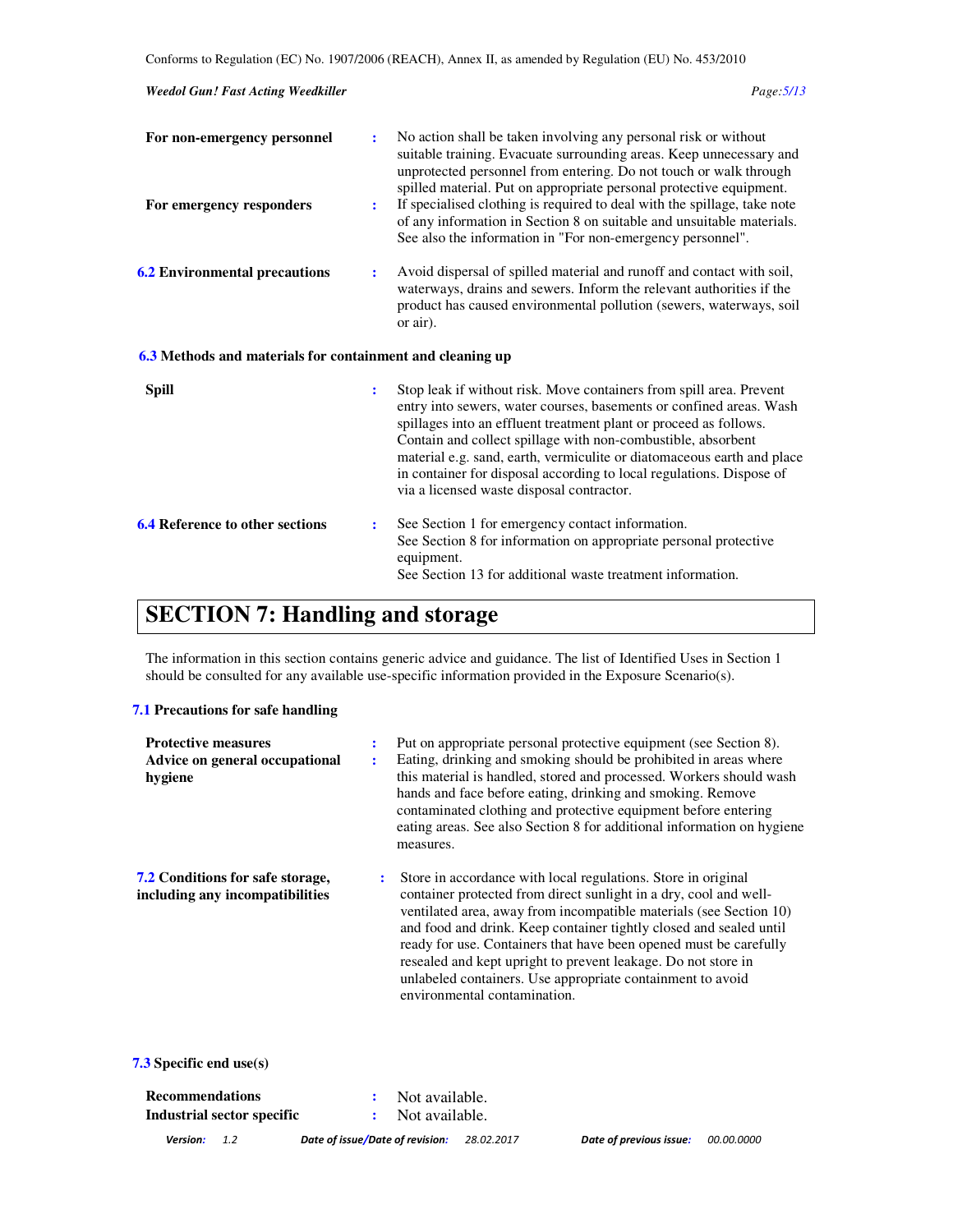*Weedol Gun! Fast Acting Weedkiller Page:6/13* 

## **solutions**

# **SECTION 8: Exposure controls/personal protection**

## **8.1 Control parameters**

## **Occupational exposure limits**

| Product/ingredient name                               | <b>Exposure limit values</b>                                                                                                                                                                                                                                                                                                                                                                                                                                                                                                                                                                                                                                                                                                                                                                                                                                                                                                                                                                                                                   |
|-------------------------------------------------------|------------------------------------------------------------------------------------------------------------------------------------------------------------------------------------------------------------------------------------------------------------------------------------------------------------------------------------------------------------------------------------------------------------------------------------------------------------------------------------------------------------------------------------------------------------------------------------------------------------------------------------------------------------------------------------------------------------------------------------------------------------------------------------------------------------------------------------------------------------------------------------------------------------------------------------------------------------------------------------------------------------------------------------------------|
| acetic acid                                           | EU OEL (1991-07-01) Time Weighted Average (TWA) 25 mg/m3, 10<br>ppm                                                                                                                                                                                                                                                                                                                                                                                                                                                                                                                                                                                                                                                                                                                                                                                                                                                                                                                                                                            |
| <b>Recommended monitoring</b><br>procedures           | If this product contains ingredients with exposure limits, personal,<br>÷<br>workplace atmosphere or biological monitoring may be required to<br>determine the effectiveness of the ventilation or other control<br>measures and/or the necessity to use respiratory protective<br>equipment. Reference should be made to monitoring standards, such<br>as the following: European Standard EN 689 (Workplace<br>atmospheres - Guidance for the assessment of exposure by<br>inhalation to chemical agents for comparison with limit values and<br>measurement strategy) European Standard EN 14042 (Workplace<br>atmospheres - Guide for the application and use of procedures for<br>the assessment of exposure to chemical and biological agents)<br>European Standard EN 482 (Workplace atmospheres - General<br>requirements for the performance of procedures for the<br>measurement of chemical agents) Reference to national guidance<br>documents for methods for the determination of hazardous<br>substances will also be required. |
| <b>DNEL/DMEL Summary</b>                              | Not available.<br>$\ddot{\phantom{a}}$                                                                                                                                                                                                                                                                                                                                                                                                                                                                                                                                                                                                                                                                                                                                                                                                                                                                                                                                                                                                         |
| <b>PNEC Summary</b>                                   | Not available.<br>$\ddot{\cdot}$                                                                                                                                                                                                                                                                                                                                                                                                                                                                                                                                                                                                                                                                                                                                                                                                                                                                                                                                                                                                               |
| 8.2 Exposure controls                                 |                                                                                                                                                                                                                                                                                                                                                                                                                                                                                                                                                                                                                                                                                                                                                                                                                                                                                                                                                                                                                                                |
| Appropriate engineering controls                      | Good general ventilation should be sufficient to control worker<br>$\ddot{\cdot}$<br>exposure to airborne contaminants.                                                                                                                                                                                                                                                                                                                                                                                                                                                                                                                                                                                                                                                                                                                                                                                                                                                                                                                        |
| <b>Individual protection measures</b>                 |                                                                                                                                                                                                                                                                                                                                                                                                                                                                                                                                                                                                                                                                                                                                                                                                                                                                                                                                                                                                                                                |
| <b>Hygiene measures</b><br><b>Eye/face protection</b> | Wash hands, forearms and face thoroughly after handling chemical<br>$\ddot{\cdot}$<br>products, before eating, smoking and using the lavatory and at the<br>end of the working period. Appropriate techniques should be used to<br>remove potentially contaminated clothing. Wash contaminated<br>clothing before reusing. Ensure that eyewash stations and safety<br>showers are close to the workstation location.<br>Safety eyewear complying with an approved standard should be<br>÷<br>used when a risk assessment indicates this is necessary to avoid<br>exposure to liquid splashes, mists, gases or dusts. If contact is<br>possible, the following protection should be worn, unless the<br>assessment indicates a higher degree of protection: safety glasses<br>with side-shields.                                                                                                                                                                                                                                                |
| <b>Skin protection</b>                                |                                                                                                                                                                                                                                                                                                                                                                                                                                                                                                                                                                                                                                                                                                                                                                                                                                                                                                                                                                                                                                                |
| <b>Hand protection</b>                                | Chemical-resistant, impervious gloves complying with an approved<br>÷<br>standard should be worn at all times when handling chemical                                                                                                                                                                                                                                                                                                                                                                                                                                                                                                                                                                                                                                                                                                                                                                                                                                                                                                           |
| Version:<br>1.2                                       | Date of issue/Date of revision:<br>Date of previous issue:<br>28.02.2017<br>00.00.0000                                                                                                                                                                                                                                                                                                                                                                                                                                                                                                                                                                                                                                                                                                                                                                                                                                                                                                                                                         |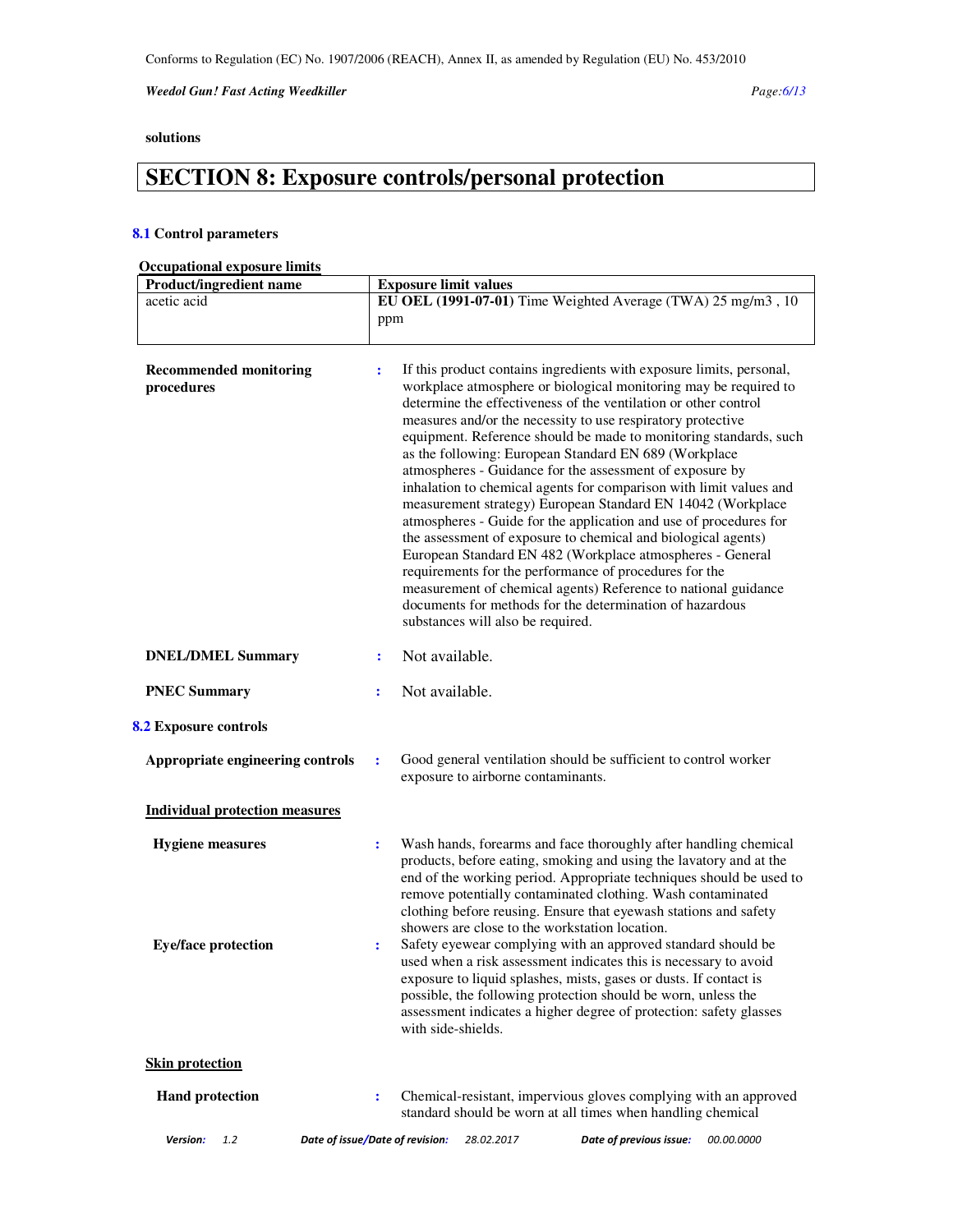#### *Weedol Gun! Fast Acting Weedkiller Page:7/13*

|                                        |    | products if a risk assessment indicates this is necessary.                       |
|----------------------------------------|----|----------------------------------------------------------------------------------|
| <b>Body protection</b>                 | ÷  | Personal protective equipment for the body should be selected based              |
|                                        |    | on the task being performed and the risks involved and should be                 |
|                                        |    | approved by a specialist before handling this product.                           |
| Other skin protection                  | ÷  | Appropriate footwear and any additional skin protection measures                 |
|                                        |    | should be selected based on the task being performed and the risks               |
|                                        |    | involved and should be approved by a specialist before handling this<br>product. |
| <b>Respiratory protection</b>          | ٠. | Use a properly fitted, air-purifying or air-fed respirator complying             |
|                                        |    | with an approved standard if a risk assessment indicates this is                 |
|                                        |    | necessary. Respirator selection must be based on known or                        |
|                                        |    | anticipated exposure levels, the hazards of the product and the safe             |
|                                        |    | working limits of the selected respirator.                                       |
| <b>Environmental exposure controls</b> | ÷  | Emissions from ventilation or work process equipment should be                   |
|                                        |    | checked to ensure they comply with the requirements of                           |
|                                        |    | environmental protection legislation. In some cases, fume scrubbers,             |
|                                        |    | filters or engineering modifications to the process equipment will be            |
|                                        |    | necessary to reduce emissions to acceptable levels.                              |

# **SECTION 9: Physical and chemical properties**

## **9.1 Information on basic physical and chemical properties**

#### **Appearance**

| <b>Physical state</b>             |                           | liquid             |
|-----------------------------------|---------------------------|--------------------|
| Color                             | ÷                         | Clear Colorless.   |
| Odor<br>рH                        | $\ddot{\phantom{0}}$<br>÷ | Apple-like.<br>2.4 |
| Initial boiling point and boiling | $\mathbf{r}$              | Not Applicable     |
| range<br><b>Flash point</b>       |                           | $>102$ °C          |
| Flammability (solid, gas)         |                           | Not available.     |
| <b>Relative density</b>           | ÷                         | 1.006              |
| Solubility(ies)                   |                           | Not available.     |

## **9.2 Other information**

No additional information.

# **SECTION 10: Stability and reactivity**

| No specific test data related to reactivity available for this product or<br>its ingredients. |
|-----------------------------------------------------------------------------------------------|
| The product is stable.                                                                        |
| Under normal conditions of storage and use, hazardous reactions<br>will not occur.            |
| No specific data.                                                                             |
|                                                                                               |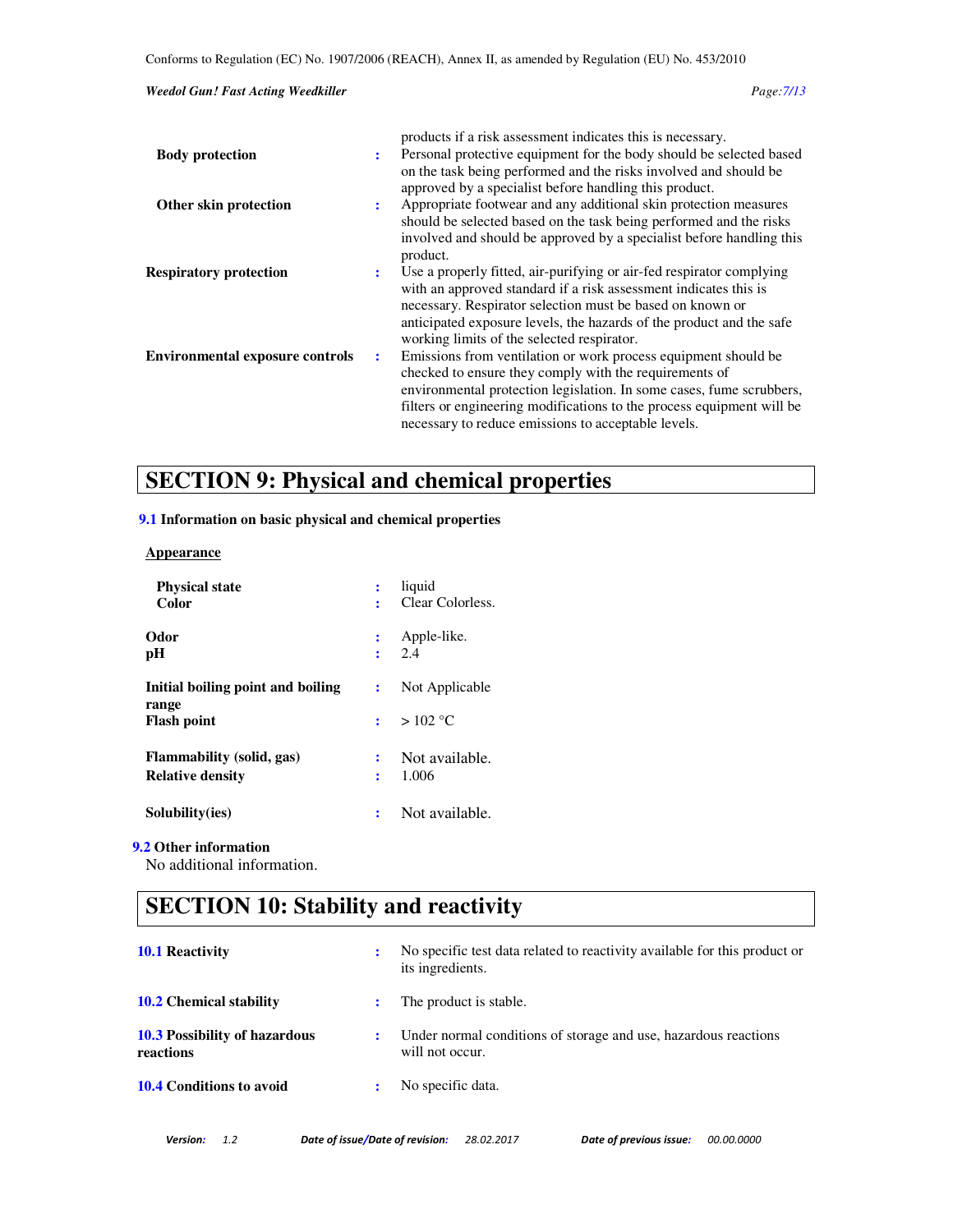*Weedol Gun! Fast Acting Weedkiller Page:8/13* 

| 10.5 Incompatible materials                     | No specific data.                                                                                       |
|-------------------------------------------------|---------------------------------------------------------------------------------------------------------|
| <b>10.6 Hazardous decomposition</b><br>products | Under normal conditions of storage and use, hazardous<br>decomposition products should not be produced. |

# **SECTION 11: Toxicological information**

## **11.1 Information on toxicological effects**

| <b>Acute toxicity</b>                                                                                 |                                 |                |                                                                                             |                                                   |                   |
|-------------------------------------------------------------------------------------------------------|---------------------------------|----------------|---------------------------------------------------------------------------------------------|---------------------------------------------------|-------------------|
| <b>Conclusion/Summary</b>                                                                             | ÷                               |                | Very low toxicity to humans or animals.                                                     |                                                   |                   |
| <b>Acute toxicity estimates</b>                                                                       |                                 |                |                                                                                             |                                                   |                   |
| Not available.                                                                                        |                                 |                |                                                                                             |                                                   |                   |
| <b>Irritation/Corrosion</b>                                                                           |                                 |                |                                                                                             |                                                   |                   |
| <b>Conclusion/Summary</b><br><b>Skin</b><br><b>Eyes</b><br><b>Respiratory</b><br><b>Sensitization</b> | ÷                               |                | May cause skin irritation.<br>May cause eye irritation.<br>May cause respiratory irritation |                                                   |                   |
| <b>Conclusion/Summary</b><br>Skin<br><b>Respiratory</b>                                               |                                 |                | No results available.<br>No results available.                                              |                                                   |                   |
| <b>Mutagenicity</b>                                                                                   |                                 |                |                                                                                             |                                                   |                   |
| <b>Conclusion/Summary</b>                                                                             | ÷                               |                |                                                                                             | No known significant effects or critical hazards. |                   |
| Carcinogenicity                                                                                       |                                 |                |                                                                                             |                                                   |                   |
| <b>Conclusion/Summary</b>                                                                             | ÷                               |                |                                                                                             | No known significant effects or critical hazards. |                   |
| <b>Reproductive toxicity</b>                                                                          |                                 |                |                                                                                             |                                                   |                   |
| <b>Conclusion/Summary</b>                                                                             | ÷                               |                |                                                                                             | No known significant effects or critical hazards. |                   |
| <b>Teratogenicity</b>                                                                                 |                                 |                |                                                                                             |                                                   |                   |
| <b>Conclusion/Summary</b>                                                                             | ÷                               |                |                                                                                             | No known significant effects or critical hazards. |                   |
| <b>Specific target organ toxicity (single exposure)</b>                                               |                                 |                |                                                                                             |                                                   |                   |
| Specific target organ toxicity (repeated exposure)                                                    |                                 |                |                                                                                             |                                                   |                   |
| <b>Aspiration hazard</b>                                                                              |                                 |                |                                                                                             |                                                   |                   |
| Information on the likely routes<br>of exposure                                                       | ÷                               | Not available. |                                                                                             |                                                   |                   |
| <b>Potential acute health effects</b>                                                                 |                                 |                |                                                                                             |                                                   |                   |
| <b>Eye contact</b>                                                                                    | $\ddot{\cdot}$                  |                |                                                                                             | No known significant effects or critical hazards. |                   |
| Version:<br>1.2                                                                                       | Date of issue/Date of revision: |                | 28.02.2017                                                                                  | Date of previous issue:                           | <i>00.00.0000</i> |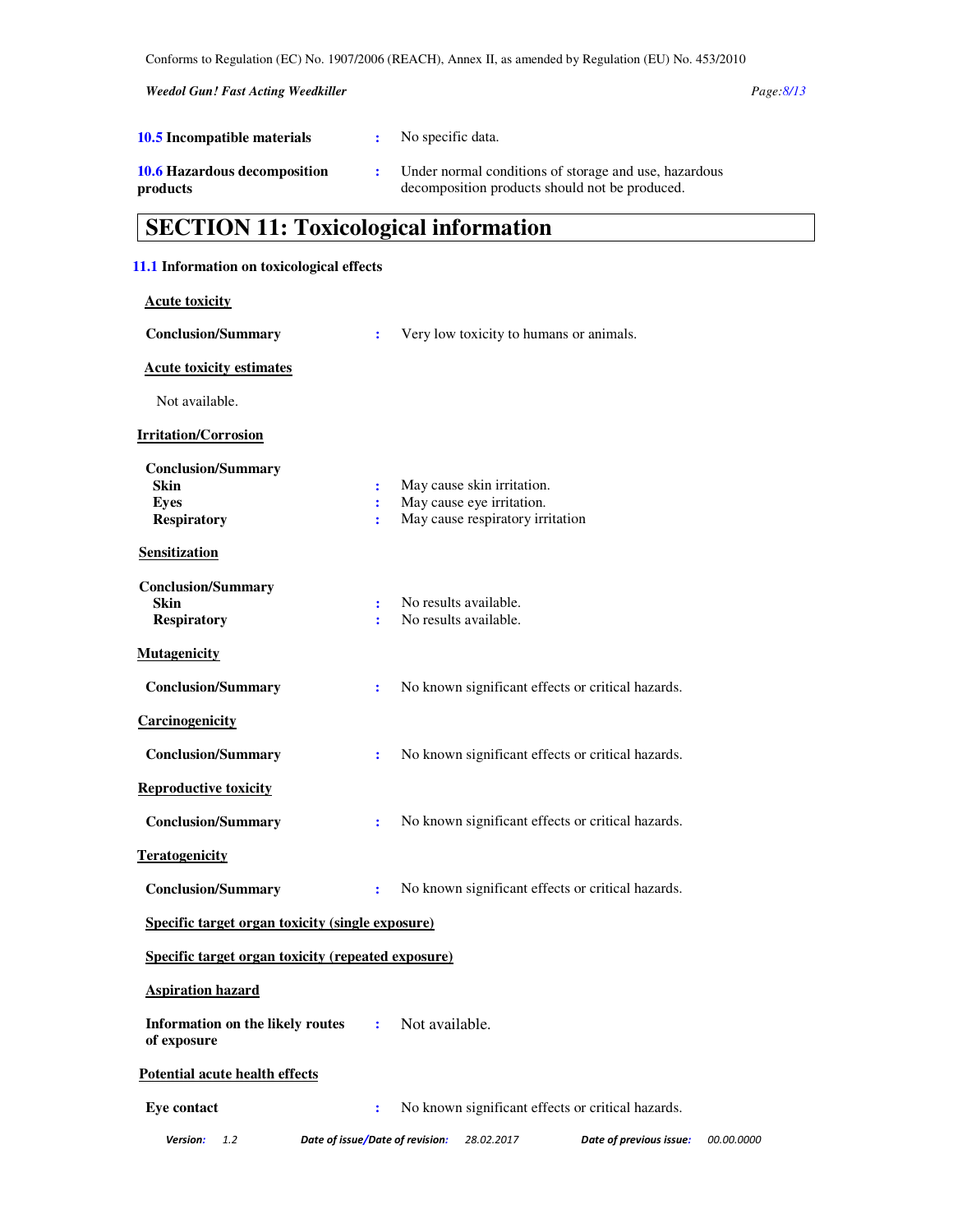#### *Weedol Gun! Fast Acting Weedkiller Page:9/13*

| <b>Inhalation</b>                       | ÷              | No known significant effects or critical hazards.                                        |
|-----------------------------------------|----------------|------------------------------------------------------------------------------------------|
| <b>Skin contact</b>                     | ÷              | No known significant effects or critical hazards.                                        |
| <b>Ingestion</b>                        | ÷              | No known significant effects or critical hazards.                                        |
|                                         |                | Symptoms related to the physical, chemical and toxicological characteristics             |
|                                         |                |                                                                                          |
| <b>Eye contact</b>                      | ÷              | No specific data.                                                                        |
| <b>Inhalation</b>                       |                | No specific data.                                                                        |
| Skin contact                            | ÷              | No specific data.                                                                        |
| <b>Ingestion</b>                        | ÷              | No specific data.                                                                        |
|                                         |                | Delayed and immediate effects and also chronic effects from short and long term exposure |
| <b>Short term exposure</b>              |                |                                                                                          |
|                                         |                |                                                                                          |
| <b>Potential immediate effects</b>      | ÷              | Not available.                                                                           |
| <b>Potential delayed effects</b>        | ÷              | Not available.                                                                           |
| Long term exposure                      |                |                                                                                          |
|                                         |                |                                                                                          |
| <b>Potential immediate effects</b>      | :              | Not available.                                                                           |
| <b>Potential delayed effects</b>        | ÷              | Not available.                                                                           |
| <b>Potential chronic health effects</b> |                |                                                                                          |
| <b>Conclusion/Summary</b>               | ÷              | No known significant effects or critical hazards.                                        |
| <b>General</b>                          | ÷              | No known significant effects or critical hazards.                                        |
| Carcinogenicity                         | ÷              | No known significant effects or critical hazards.                                        |
| <b>Mutagenicity</b>                     | ÷              | No known significant effects or critical hazards.                                        |
| <b>Teratogenicity</b>                   | ÷              | No known significant effects or critical hazards.                                        |
| <b>Developmental effects</b>            | $\ddot{\cdot}$ | No known significant effects or critical hazards.                                        |
| <b>Fertility effects</b>                | ÷              | No known significant effects or critical hazards.                                        |
|                                         |                |                                                                                          |

# **SECTION 12: Ecological information**

## **12.1 Toxicity**

| <b>Conclusion/Summary</b>                                       | $\mathbf{L}$ | Not available.                                    |  |
|-----------------------------------------------------------------|--------------|---------------------------------------------------|--|
| 12.2 Persistence and degradability<br><b>Conclusion/Summary</b> | ÷            | No known significant effects or critical hazards. |  |
| <b>12.3 Bioaccumulative potential</b> Not available.            |              |                                                   |  |
| 12.4 Mobility in soil                                           |              |                                                   |  |
| Soil/water partition coefficient<br>(KOC)                       | ÷            | Not available.                                    |  |
| <b>Mobility</b>                                                 |              | Not available.                                    |  |

**12.5 Results of PBT and vPvB assessment**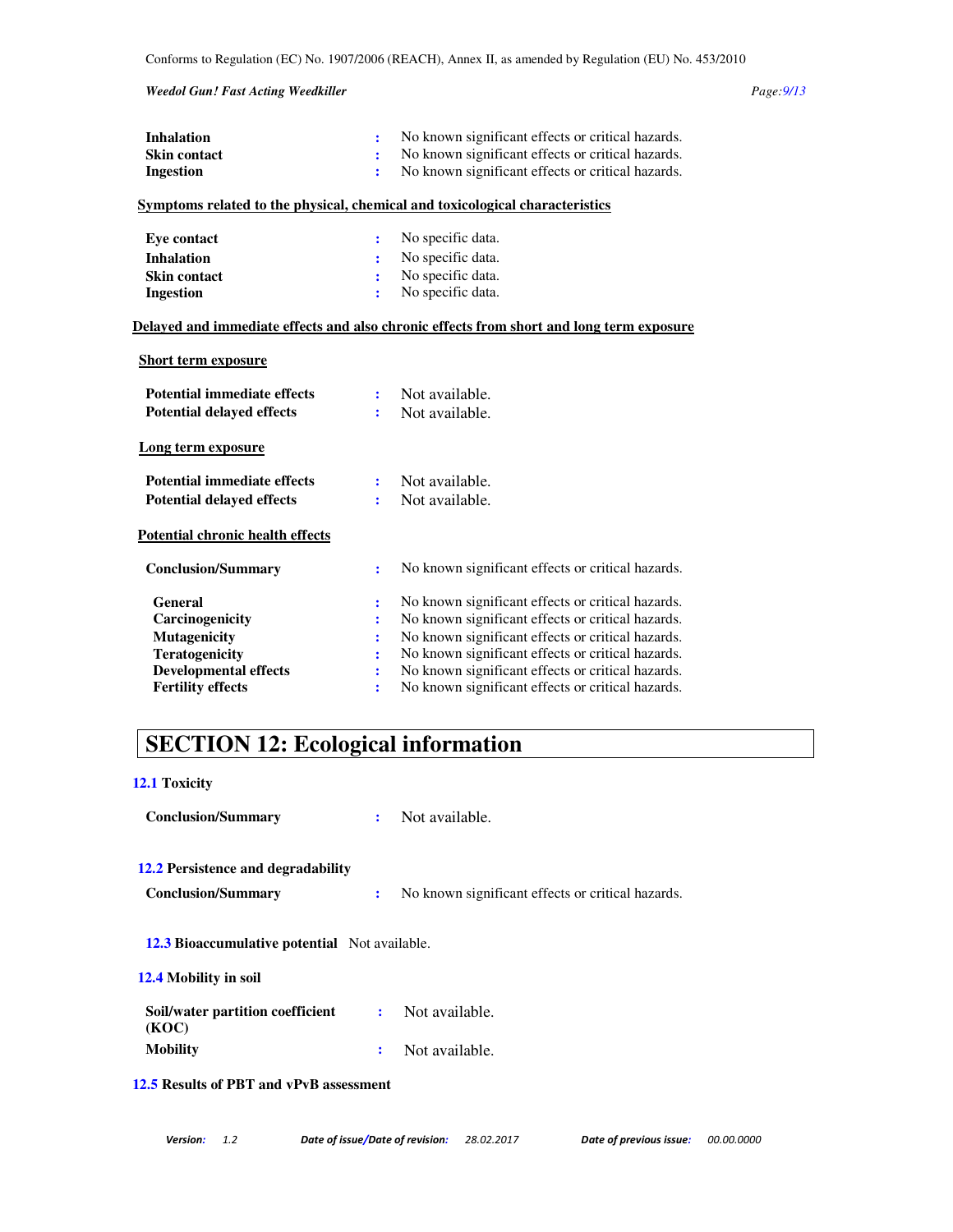## *Weedol Gun! Fast Acting Weedkiller Page:10/13*

| <b>PBT</b>                 | ٠. | P: Not available.<br>B: Not available.<br>T: Not available. |
|----------------------------|----|-------------------------------------------------------------|
| vPvB                       | ÷  | vP: Not available.<br>vB: Not available.                    |
| 12.6 Other adverse effects | ÷  | No known significant effects or critical hazards.           |

## **SECTION 13: Disposal considerations**

The information in this section contains generic advice and guidance. The list of Identified Uses in Section 1 should be consulted for any available use-specific information provided in the Exposure Scenario(s).

#### **13.1 Waste treatment methods**

#### **Product**

| <b>Methods of disposal</b> | Disposal of this product, solutions and any by-products should at all<br>times comply with the requirements of environmental protection and<br>waste disposal legislation and any regional local authority<br>requirements. Dispose of surplus and non-recyclable products via a<br>licensed waste disposal contractor. Do not contaminate water with<br>the product or its container. |
|----------------------------|----------------------------------------------------------------------------------------------------------------------------------------------------------------------------------------------------------------------------------------------------------------------------------------------------------------------------------------------------------------------------------------|
| <b>Hazardous</b> waste     | Within the present knowledge of the supplier, this product is not<br>regarded as hazardous waste, as defined by EU Directive<br>91/689/EEC.                                                                                                                                                                                                                                            |

### **European waste catalogue (EWC)**

| <b>Waste code</b> | <b>Waste designation</b> |
|-------------------|--------------------------|
|                   | Not applicable.          |

### **Packaging**

| <b>Methods of disposal</b> | ÷ | Waste packaging should be recycled. Incineration or landfill should<br>only be considered when recycling is not feasible.                                                                                                                    |
|----------------------------|---|----------------------------------------------------------------------------------------------------------------------------------------------------------------------------------------------------------------------------------------------|
| <b>Special precautions</b> | ٠ | This material and its container must be disposed of in a safe way.<br>Empty containers or liners may retain some product residues. Avoid<br>dispersal of spilled material and runoff and contact with soil,<br>waterways, drains and sewers. |

## **SECTION 14: Transport information**

|                                           | <b>ADR/RID</b>                 | <b>ADN</b>                     | <b>IMDG</b>                    | <b>IATA</b>                    |
|-------------------------------------------|--------------------------------|--------------------------------|--------------------------------|--------------------------------|
| 14.1 UN number                            |                                |                                |                                |                                |
| 14.2 UN proper<br>shipping name           | Not classified as<br>dangerous | Not classified as<br>dangerous | Not classified as<br>dangerous | Not classified as<br>dangerous |
| <b>14.3 Transport</b><br>hazard class(es) | Not applicable                 | Not applicable                 | Not applicable                 | Not applicable                 |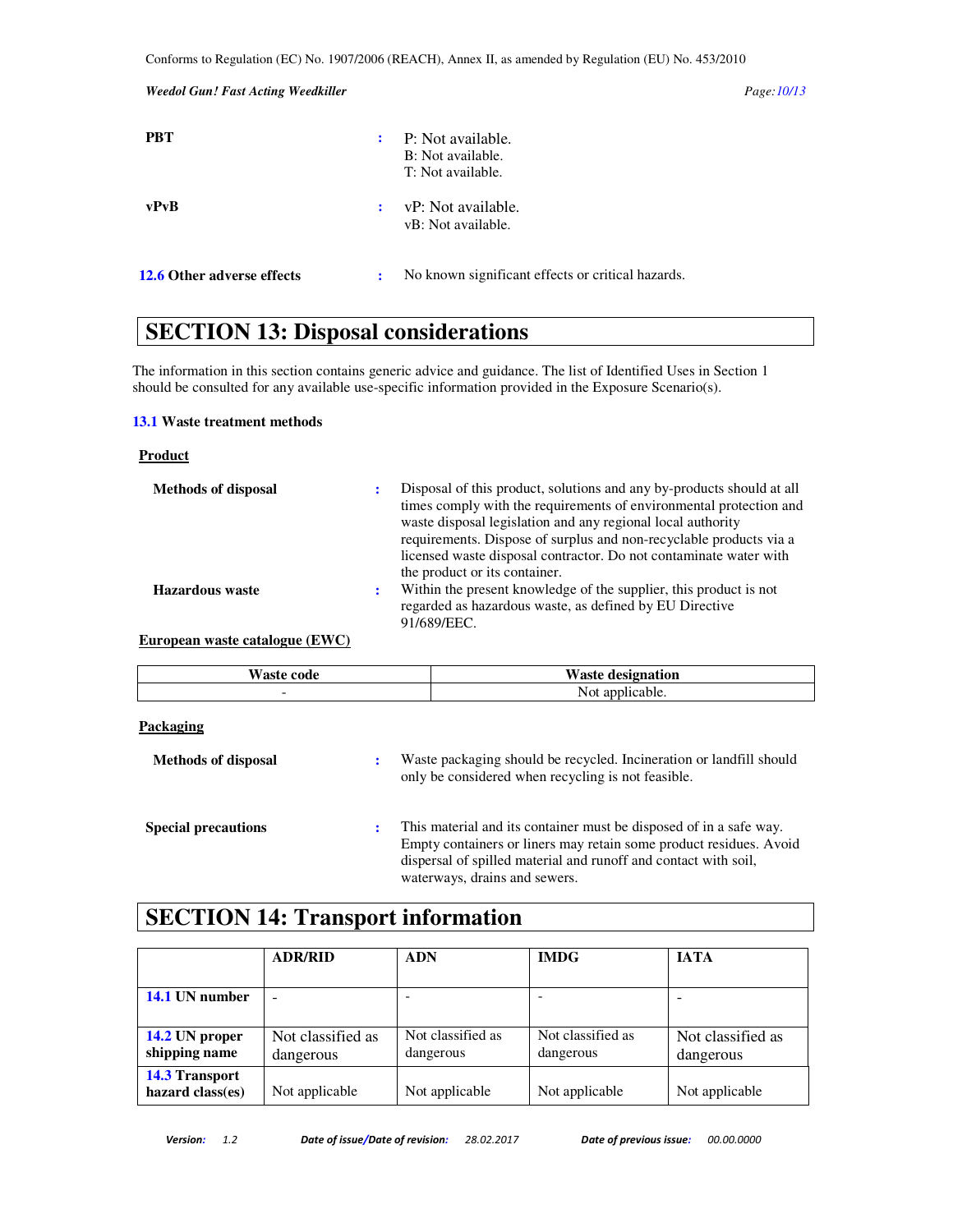#### *Weedol Gun! Fast Acting Weedkiller Page:11/13*

| 14.4 Packing<br>group                    | ۰              |     |                                 |     |
|------------------------------------------|----------------|-----|---------------------------------|-----|
| 14.5.<br><b>Environmental</b><br>hazards | No.            | No. | No.                             | No. |
| <b>Additional</b><br>information         | Tunnel code: - |     | <b>Marine pollutant:</b><br>No. |     |

**14.6 Special precautions for user :** Transport within user's premises: always transport in closed containers that are upright and secure. Ensure that persons transporting the product know what to do in the event of an accident or spillage.

**14.7 Transport in bulk according to Annex II of MARPOL 73/78 and the IBC Code** 

Not available.

## **SECTION 15: Regulatory information**

**15.1 Safety, health and environmental regulations/legislation specific for the substance or mixture** 

 **EU Regulation (EC) No. 1907/2006 (REACH) Annex XIV - List of substances subject to authorization Annex XIV:** None of the components are listed.

 **Substances of very high concern:** None of the components are listed.

## **Other EU regulations**

| <b>Europe inventory</b>         |              | Not determined. |
|---------------------------------|--------------|-----------------|
| Integrated pollution prevention |              | Not listed      |
| and control list (IPPC) - Air   |              |                 |
| Integrated pollution prevention | $\mathbf{R}$ | Not listed      |
| and control list (IPPC) - Water |              |                 |

**Aerosol dispensers :** 

**Seveso Directive** This product is not controlled under the Seveso Directive.

#### **National regulations**

#### **International regulations**

**Montreal Protocol (Annexes A, B, C, E)** None of the components are listed. **Stockholm Convention on Persistent Organic Pollutants**

**Annex A - Elimination - Production**

None of the components are listed.

**Annex A - Elimination - Use**

None of the components are listed.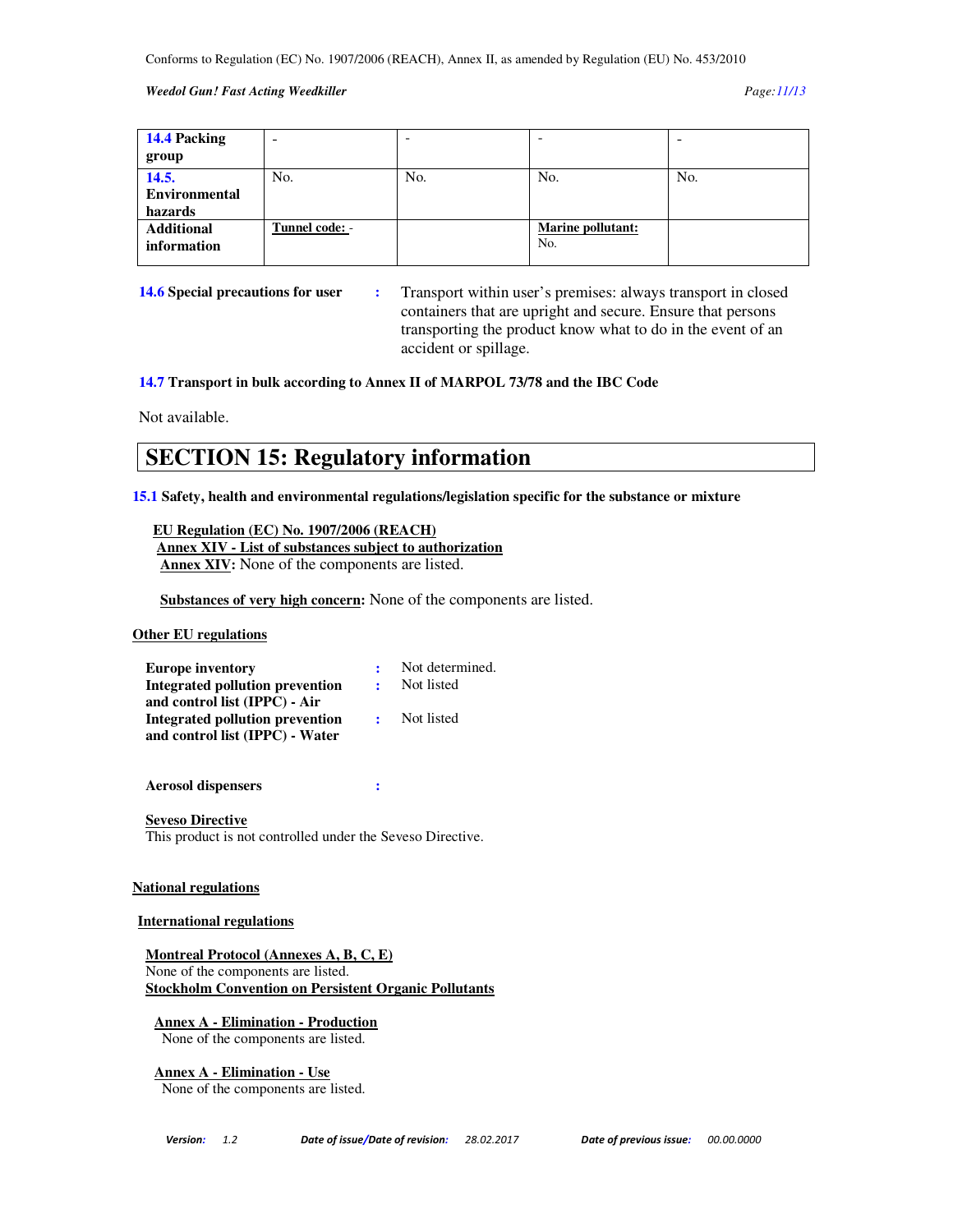#### *Weedol Gun! Fast Acting Weedkiller Page:12/13*

#### **Annex B - Restriction - Production**

None of the components are listed.

**Annex B - Restriction - Use** None of the components are listed.

## **Annex C - Unintentional - Production**

None of the components are listed.

#### **Rotterdam Convention on Prior Inform Consent (PIC)**

#### **UNECE Aarhus Protocol on POPs and Heavy Metals**

**Heavy metals - Annex 1** None of the components are listed.

#### **POPs - Annex 1 - Production**

None of the components are listed.

**POPs - Annex 1 - Use** None of the components are listed.

**POPs - Annex 2** None of the components are listed.

## **POPs - Annex 3**

None of the components are listed.

### **International lists**

| <b>National inventory</b><br><b>United States</b> | Not determined.                                                                               |
|---------------------------------------------------|-----------------------------------------------------------------------------------------------|
| <b>15.2 Chemical Safety Assessment</b>            | This product contains substances for which Chemical Safety<br>Assessments are still required. |

# **SECTION 16: Other information**

| Abbreviations and acronyms | $ADN = European Provisions concerning the International Carriage$<br>of Dangerous Goods by Inland Waterway<br>$ADR = The European Agreement concerning the International$<br>Carriage of Dangerous Goods by Road<br>$ATE = Acute Toxicity Estimate$<br>$CLP = Classification$ , Labelling and Packaging Regulation<br>[Regulation (EC) No. 1272/2008] |  |
|----------------------------|-------------------------------------------------------------------------------------------------------------------------------------------------------------------------------------------------------------------------------------------------------------------------------------------------------------------------------------------------------|--|
|                            | DMEL = Derived Minimal Effect Level<br>$DNEL = Derived No Effect Level$<br>EUH statement = CLP-specific Hazard statement<br><b>IATA</b> = International Air Transport Association<br><b>IMDG</b> = International Maritime Dangerous Goods<br>$PBT =$ Persistent, Bioaccumulative and Toxic<br>$PNEC = Predicted No Effect Concentration$              |  |